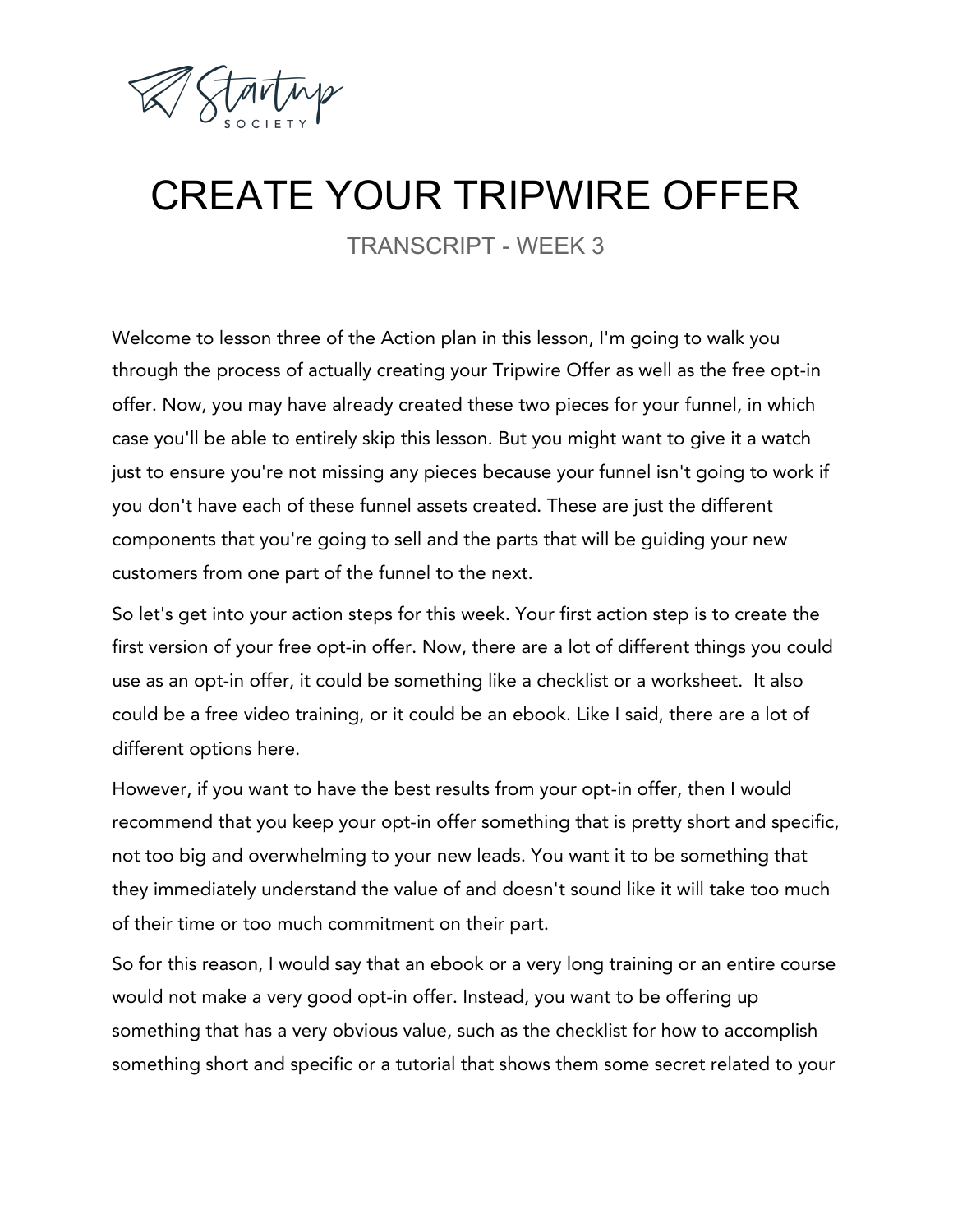

industry or the product that you'll eventually be selling them. Quick wins are the name of the game here.

So don't think that more is better. Two of my favorite types of free opt-in offers are checklists because they are so quick and easy to create and they can really help your prospective customers. And then secondly, short video trainings. These can be pretty easy for you to create as well, especially if you are used to creating video in your business and they provide some real value to your customers. You can teach them something pretty significant that can have a positive impact on their life or help them to get a real result. If your free offer is a PDF such as a checklist, then you'll be able to email them a direct link to download the PDF. On the other hand, if your free opt-in offer is a video, then you can email them a link to a private video or a video hosted on a private page of your website.

Your second action step this week is to create the first version of your paid offer, otherwise known as your Tripwire product. So for this offer, you want something that is a little bit more substantial. However, keep in mind that still here more is not better. We still want to keep this product fairly short, succinct to the point, we want to focus on quick wins. It's going to be something that is more substantial than that free offer, but we don't want it to require a big commitment. It's going to have a low price point. And sometimes we think that if we put a low price on something, then people will just grab it up. But the truth is that money isn't the only thing that people are considering to be valuable, especially these days when people are stretched so thin, their time is just as valuable as their money more often than not.

So for this reason, we don't want to offer them something to buy that is going to demand or sounds like it would demand a lot of their time. So for this reason for your Tripwire Offer, I still would not recommend offering any sort of comprehensive course.

So what could be your Tripwire Offer? Well, it might be a short video training series, such as a four video course, or it could be an entry level service that you offer. It also could be something like an ebook, if you already have something like that created,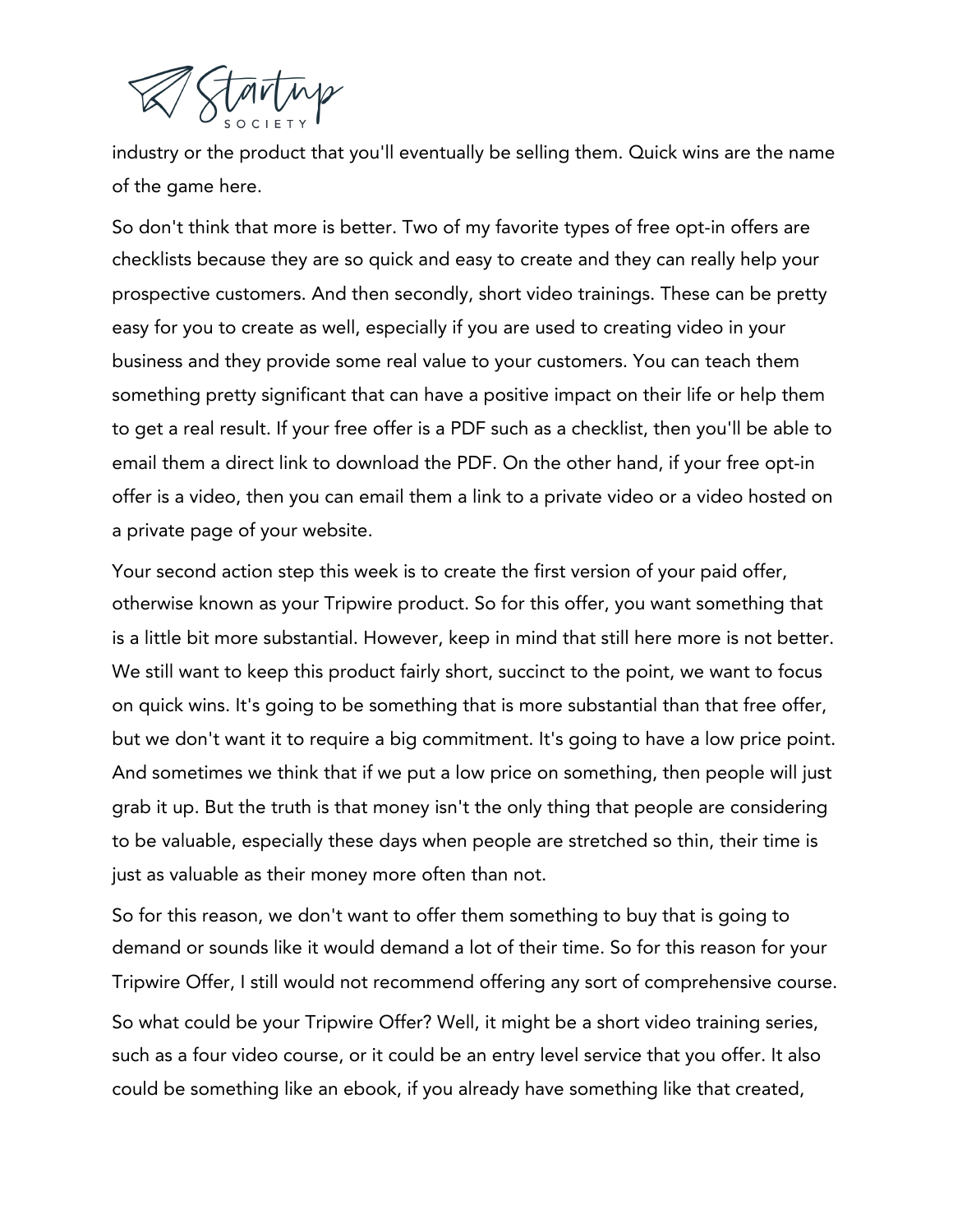

although I wouldn't really recommend that you create an ebook for this purpose, if you don't have one already. That's just because writing an ebook will take a fair amount of your time and will have a lower perceived value than a video training that might take a similar amount of your time to create.

Here are a few more things to keep in mind, as you are planning your trip wire offer, first of all, how much should it cost? Well, I would recommend somewhere between \$5 and \$100 for your Tripwire Offer. It's pretty common for Tripwire Offer to cost somewhere between 12 and \$50 or so. \$25 is a really common price point. But anywhere between five and a hundred is fine. The second thing that goes right along with that is you need your Tripwire Offer to have a no brainer value. Basically for this type of offer discounting pretty deeply can help you out. So you'll want your Tripwire Offer to be worth at least twice what you were asking for. So if you are asking 25, at least \$5., And it can be worth up to 10 times as much. So maybe the normal retail value of your Tripwire Offer would be \$250.

But right now, after opting in for that free offer, it's offered to them for only \$25. Just as an example, one more thing to keep in mind is you need to be strategic about what this Tripwire is, so that you make sure that the people who buy that Tripwire are people who are most likely to be interested in whatever you ultimately want to sell to them. So whether your premium offer is a more expensive course, a service that you offer, or even a physical product, you need to make sure that someone who is interested in that ultimate offer will also be interested in your Tripwire. So for example, if what you ultimately want to sell to them is a course, all about money mindset that will help them completely change their money mindset, then here on this Tripwire page, you might offer them a workshop about busting money blocks.

So negative mindsets that they have around money and how to overcome those. It might be for example, a 60 minute workshop, something that is pretty easy for them to consume.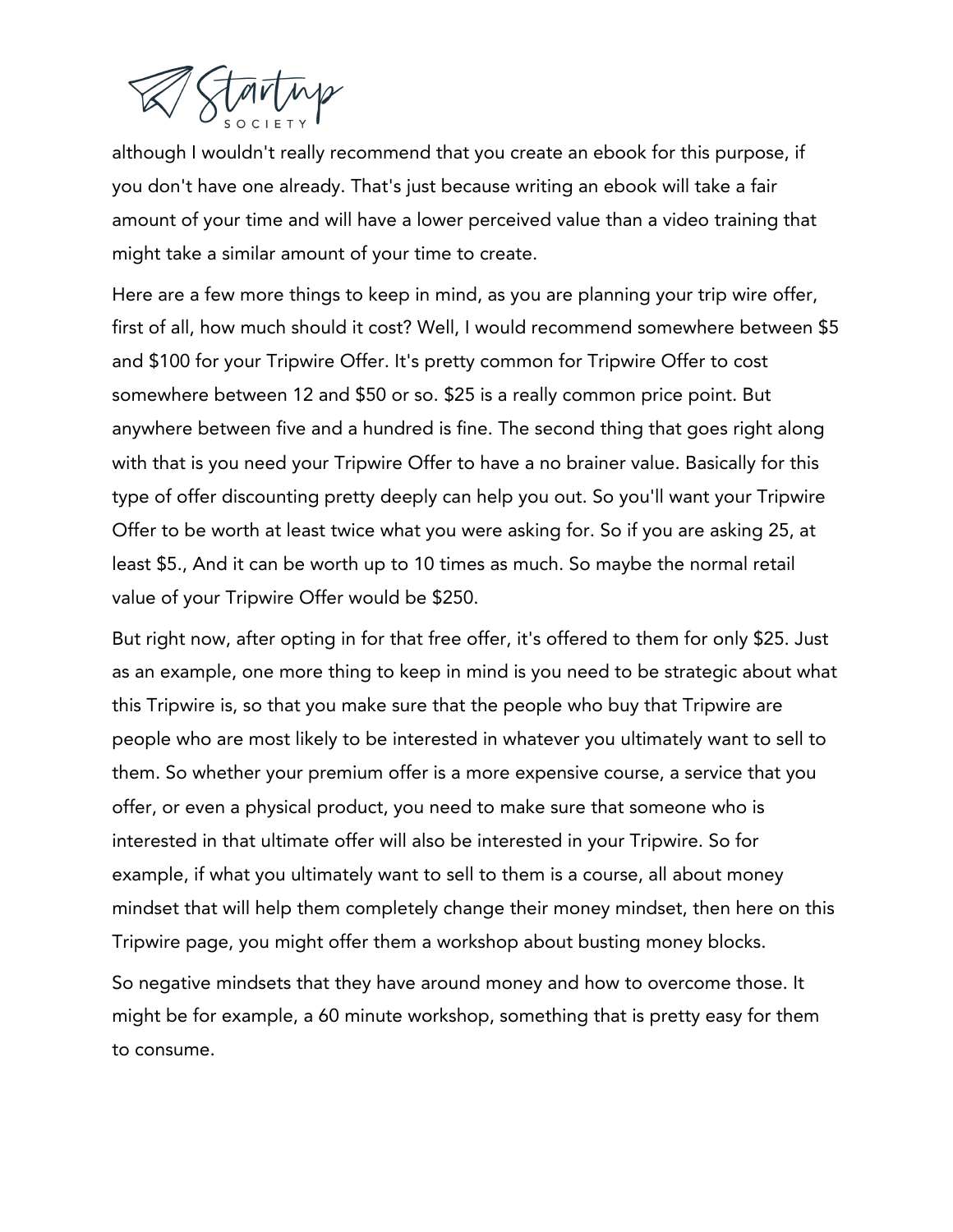

Now, before we move on to your last action step for this week, I'll make one more note about this Tripwire product that you're creating, because so frequently these Tripwire products are video based. I want to give you the recommendation that you use teachable to host or to deliver your Tripwire product to your customers. Teachable offers a very affordable and easy to use solution. In fact, they even have a free plan that you can get started on and they will allow you to host your videos or any other course materials, any other educational materials and allow your customers to access it. And teachable even includes features such as a shopping cart so that you don't have to use a separate system for that part of your funnel.

This means that you'll be able to link directly to your teachable product from your Thank You page that people get on to after they download your free opt-in offer. And it will be very seamless. It's also going to make it a lot easier for you. In the next lesson, which is all about how to set up your Tripwire funnel, I'll walk you through exactly how to do all that. Your third and final action step for this week is to map out your Tripwire funnel. Now, this step isn't technically necessary, but I think that you'll find it to be really valuable, to make sure that you are understanding the complete picture of what you're creating, and also to make sure that there aren't any gaps or any holes in your funnel, or you could be losing customers and money. So now let's hop on the computer and I'll show you exactly how to map out your funnel.

As people see your Facebook ads, and then they go to your opt-in page and then they're taken to your Tripwire Thank You page and maybe they buy, or maybe they don't, they are going to be going on this customer journey through these different pieces that you've created for them. And this customer journey is otherwise known as a sales funnel. It can be really helpful to map out the sales funnel before you start building it so that you can ensure that you don't miss any pieces as you're creating it. And also that you're not going to be losing any of your traffic somewhere in your funnel. Basically, your funnel might have holes. It could have some dead ends and you can avoid this by mapping the whole process out ahead of time. So there's a really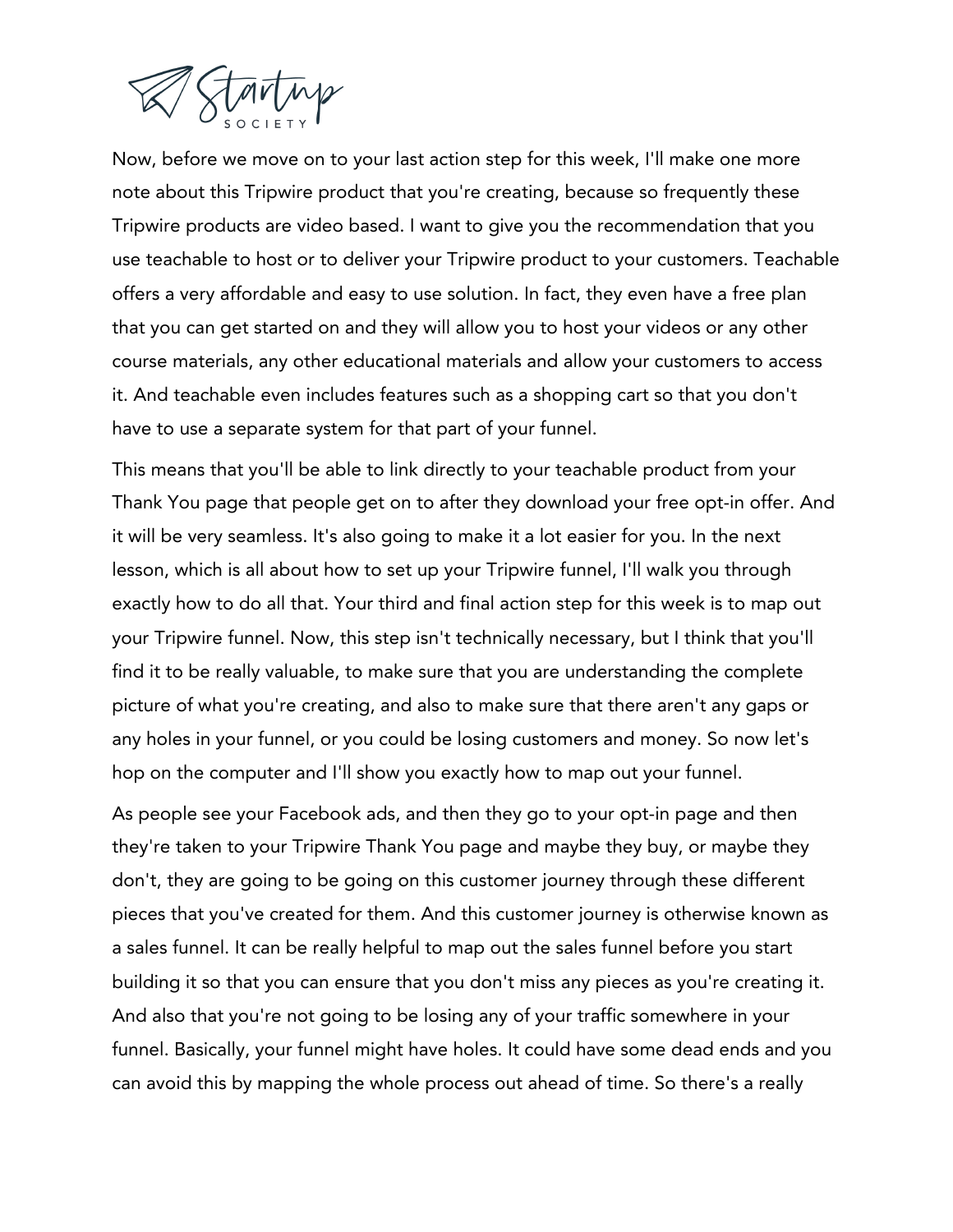

cool free tool that you can use to do this is called Funnelytics, and it's their funnel mapping tool.

## <<Start Walkthrough>>

You can access this tool by creating an account@funnellytics.io. It is completely free. You don't even have to give them your credit card information or anything like that for the funnel mapping tool. And then you'll be able to log into your account and you can go to your funnels here. Under here, you can see a list of your workspaces. You'll just have one workspace at first. So this is my workspace, and then you can create different funnels. So I'm going to click on this funnel that I created called Tripwire Funnel. And what I have so far is actually one of the templates. When you create a new funnel, you will see these templates pop up right here, some different things that you add to your canvas that are already mapped out for you. And they can be a really good starting place. So I've just added the lead magnet funnel because that's kind of the basis of what we're doing with the Facebook ads, but we're adding on that Tripwire Offer.

So I added that onto my canvas, and this is what it looks like. So let me just walk you through what we have here so far, and then what you might want to add to it, in addition. First of all, you have the lead magnet opt-in page. So this is the page that people will be coming to from your Facebook ads. So what I might do here is click on the icons button and click on traffic and then choose this icon here for Facebook ads. And I'll just place this right above the lead magnet opt-in page. And then I can click on this arrow here and drag it down to connect the two to show that people will be going from the Facebook ads to this opt-in page. And then if they do opt in, which is what this arrow here means, then they would be taken to the Thank You page.

Now, our Thank You page is a little different than this Thank You page they have here because we also are going to have that Tripwire Offer on it. So I'm just going to ad plus Tripwire. And then if people do opt in, then they're going to get a series of emails to deliver that free opt in offer to them. So the thing that they were signing up for right here, the first email, it says LM for lead magnet deliveries. This is actually going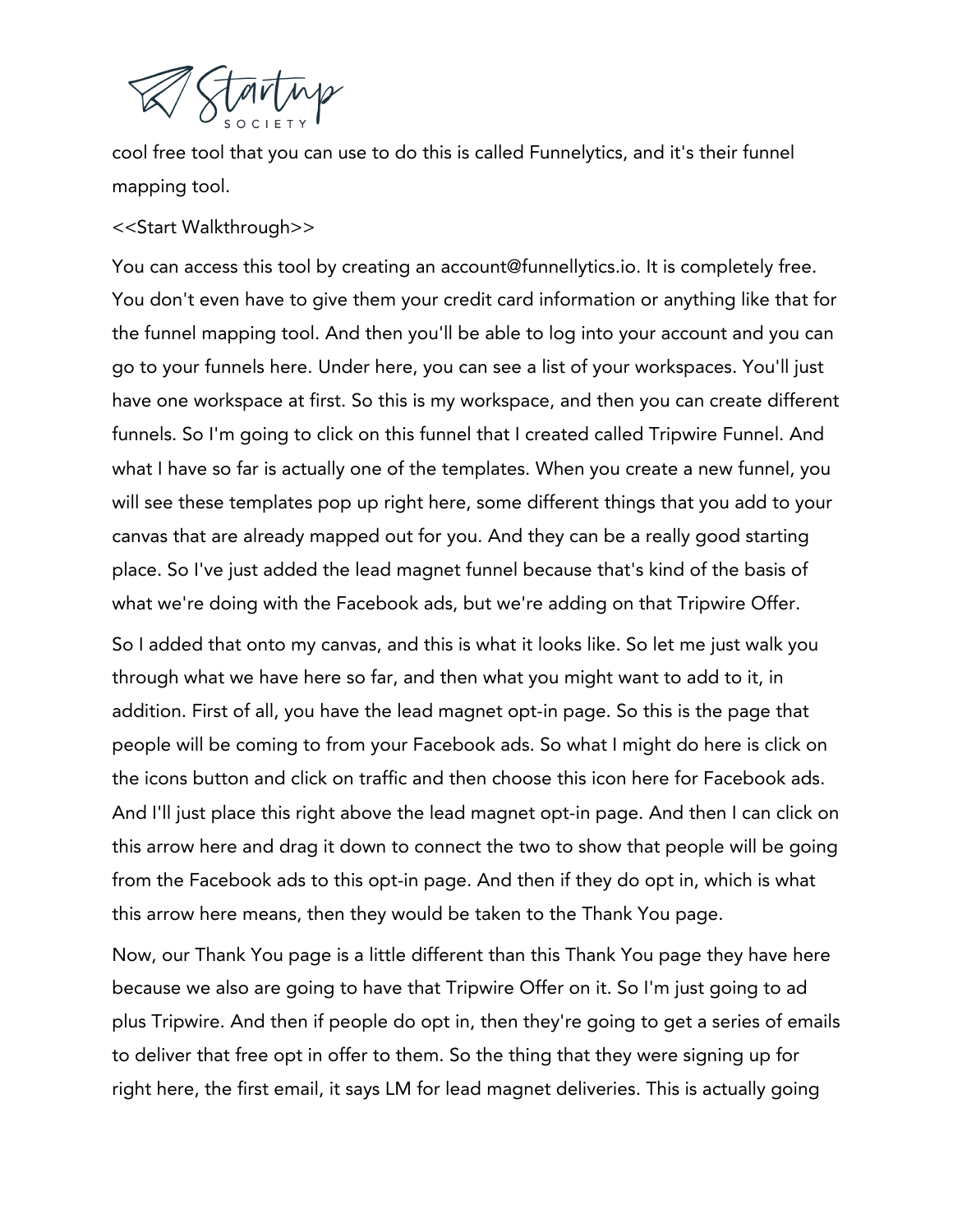

to send them the thing. Now they've added into their funnel map here, a page where someone could go to download it. And then the thing itself. I'm going to simplify this a little bit by getting rid of these two things, and I'll just leave this one here. This one says report, but I'm going to change it to say lead magnet.

The lead magnet could be a report. It also could be a video workshop. It could be a checklist. There are all sorts of things that it could be, but basically this email is going to send them this thing. And from there, they're going to receive a few more emails and what they have here, it says indoc, and that stands for indoctrination. So basically emails that tell this new email subscriber about your brand and about the product that maybe you're eventually going to pitch them. This might be about the Tripwire Offer itself, because these are people who have only opted in for that lead magnet. So far, they haven't signed up for the Tripwire yet. So it could be selling them that, or it could be selling them your bigger, more premium offer, whether that's a product or a service that you sell. So this part is all about the lead magnet, but now what happens if people do in fact, buy your Tripwire?

So what we're going to add here is another series of events, starting with the fact that someone will be purchasing. So we're just going to use this purchase icon here under miscellaneous, and we'll add it over here. Now, obviously, if someone doesn't purchase this, then we could add a no node. So a place that people go if they don't purchase, but we don't really need to add that because nothing will happen aside from what is already happening with this lead magnet delivery path that they'll go down. So we don't need to complicate our funnel map. So we're just going to add this purchase icon or action here, and then we'll connect the Tripwire to the purchase. So if someone purchases, then they're going to get a series of emails. That's actually going to be quite similar to this. So I'm just going to copy and then paste this over here.

And now that we're not delivering the lead magnet, we're delivering the Tripwire offer. So I'll edit this to say Tripwire delivery, but if somebody purchases, then they will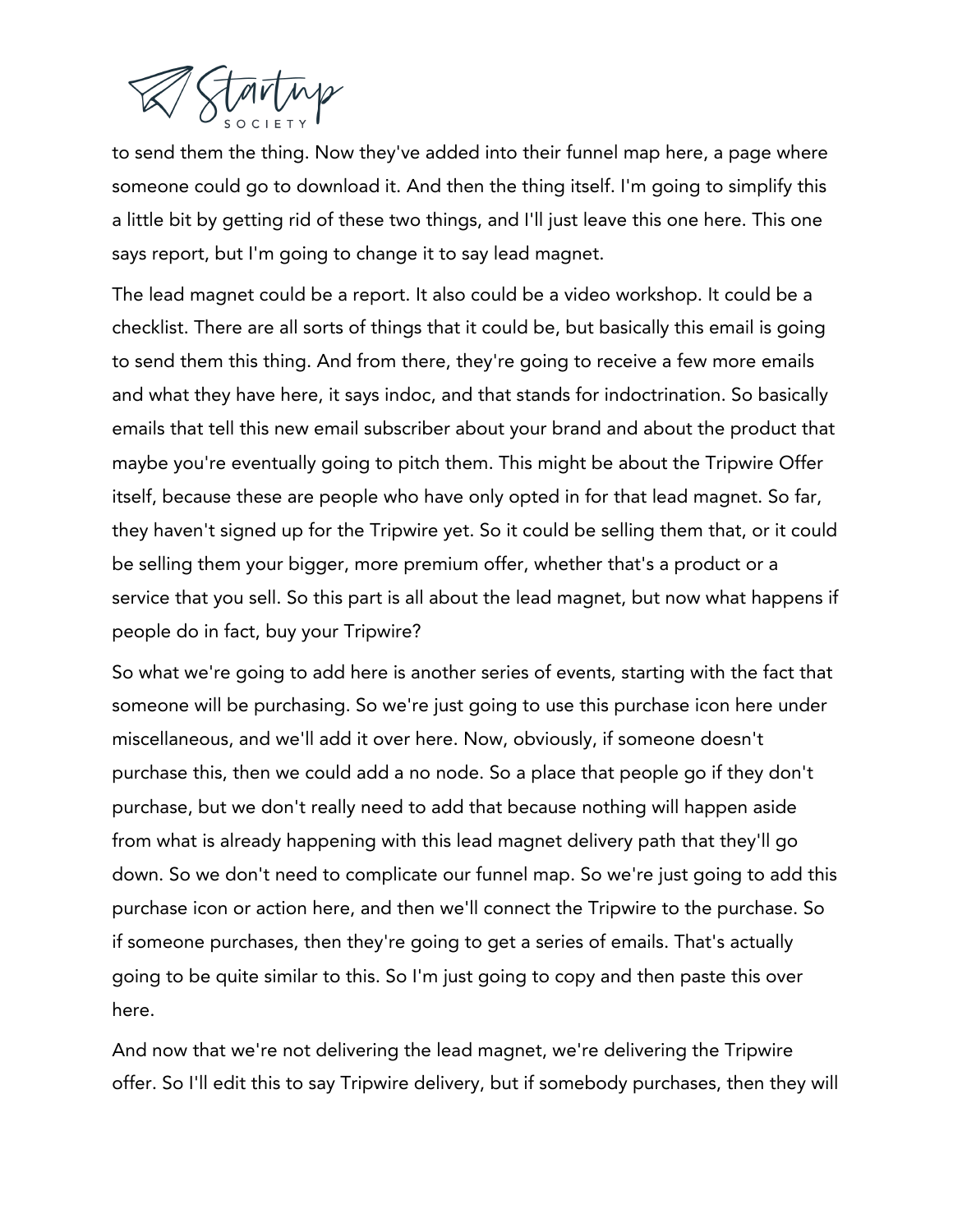

get this, that will deliver the Tripwire to them. So this will be the actual Tripwire. And now obviously it shows a picture of a book there, but it could really be anything. It could be an ebook. It also could be a mini training of some sort. It could be one of your services. It could be anything. So this book is just a placeholder. And then from here, they're probably going to get a series of emails. Now, one thing that you want to think about a little bit is if people are getting these emails here and here, you need to make sure that in your email service provider or your email marketing software, that these emails are either exactly the same emails, like one and the same, so that a person can't get both of them or else that these emails are completely different emails so that people getting both of the emails, won't be a problem.

What you don't want is for these emails and these emails to be very similar or the same content, but physically separate emails so that someone could get both of them. If you're worried about this happening, you could get rid of these emails here, obviously. And that's because if someone goes through this path, then they're going to be getting the emails here anyway. So you could just delete all of these emails without any problem at all. And so now if someone opts in, then they'll get the lead magnet and they'll start getting these emails to sell them your premium offer. And after they've opted in, they're getting to that, Thank You page.

Maybe they buy the Tripwire product and if they do, then they'll get a specific email that delivers that Tripwire to them. One other thing that you could add here is if they do purchase, we could move this over just a little bit to add something in here, to add a tag to them that they've purchased, and this can be helpful for keeping everything organized.

So I'm just going to use this add tag action and I'll pop it right in here. And then I will connect the purchase to the add tag and then the email. And so what could happen here is you could make a rule in your email marketing software that when someone purchases a tag is added to them, and that is actually what triggers this email to be sent with the product inside. And what's good about that is not only does it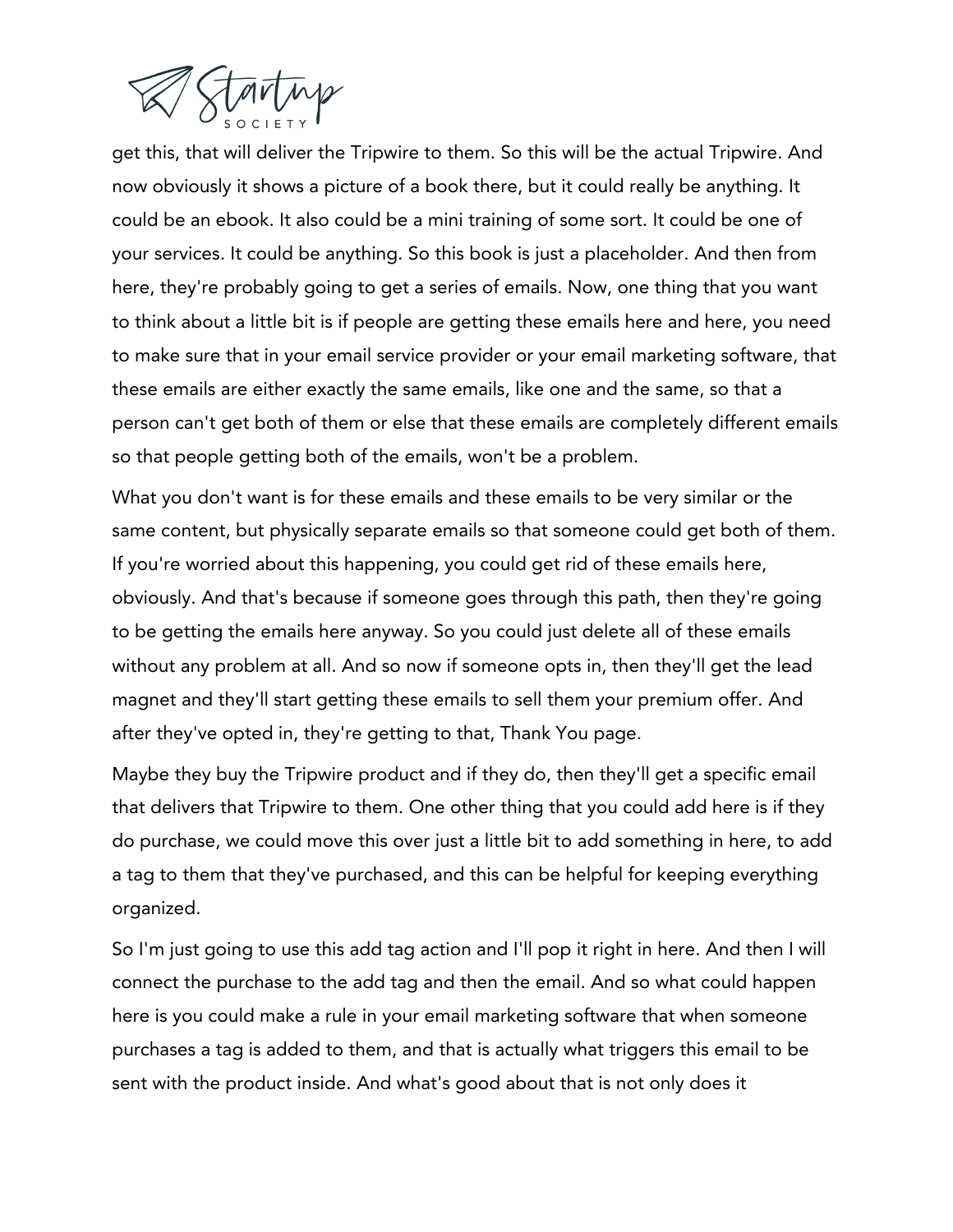

accomplish what we're trying to accomplish, delivering this product to them and sending them this email, but it also means that they have this tag. So in the future, if we wanted to perhaps pitch this Tripwire product to our entire list, but exclude the people who had bought it in the past, it will be really easy to do so because we can simply exclude this tag for people that already have bought the Tripwire.

All right. So now I want to show you how you can set up an automation inside your email marketing software. Now here at Startup Society, we use convert kit, but you can do something similar to this inside, most email marketing softwares. So what I'm going to do is I'm in the automations section. And [inaudible 00:15:20] to create a new automation, and I'm going to give this automation a name and I'm just going to call it, Example Tripwire Automation, and we could use a template, but I'm going to just create it from scratch. So I can show you the basic framework that you'll need. So how does someone first enter this automation? We could have it happen when they join a form or when they have a tag added. I'm going to say when they join a form, because I want it to happen when they initially subscribe to that opt-in form for the free offer that we are offering to them. Then I'll click add event and it will add it as the entry point that will bring someone into this automation.

And from here, we can add emails that will be sent to them. We can add conditional formatting and all sorts of different things. So the first thing I'm going to add is if someone has subscribed to this form, that I want them to get an email that will actually send them the thing that they have wanted to download. So I've just added this action that is subscribed to a sequence and the sequence will only have one email in it. And it is the email that will send them their free resource. And if you haven't already created the sequence, then you can just click right here and type the name that you want it to have. Next, you need to add a condition. And what this says is if someone has something, done something or has had something added to their account, then something will happen.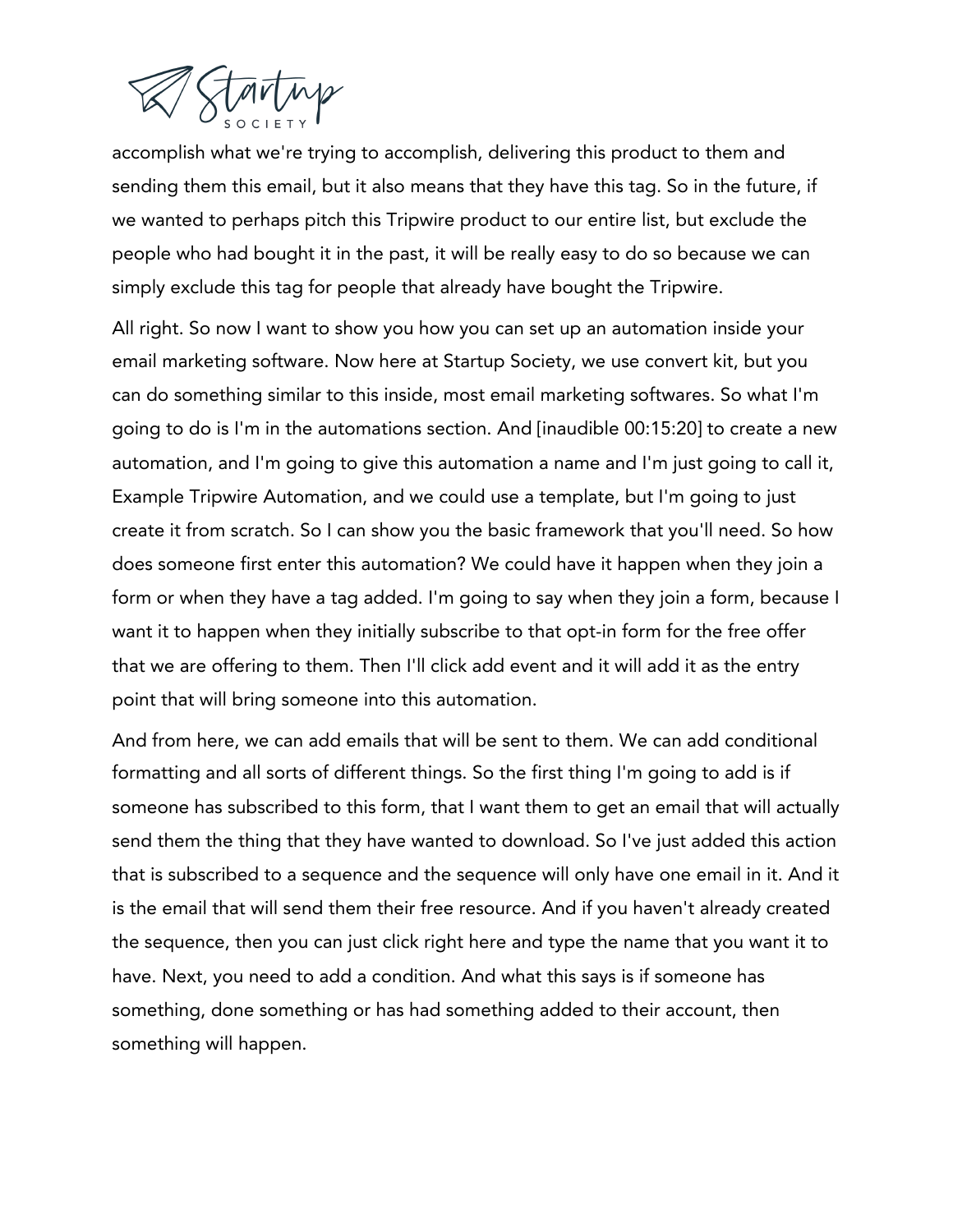

So what we want here is if a tag has been added to them, then we want to send them the email that will deliver the Tripwire Offer that they've purchased. So I'm going to just click here and type example Tripwire Purchase tag, create new tag. So now, if someone has this tag, then I want to send them an email sequence that will deliver the Tripwire. So I can click on the sequence. And then I can add an email into it that includes a link to download their Tripwire or a link to watch the videos of the Tripwire purchase or whatever else they need in order to access the content that they've purchased. Now, going back to this, you can see that if they do not have this tag, then nothing is going to happen. But after this, these two paths have joined back up.

And here's where we're going to add the series of emails that is those indoctrination emails that were mentioned earlier, the emails that are ultimately going to lead them to purchase one of our premium products. This might be the main service that you sell or any other product that is at a higher price point than your Tripwire. And do you want people to eventually purchase. So I'm just going to add an action that is an email sequence. And I will add example sales sequence. Then I just add the action. And that really is all there is to it. It's quite straightforward. The thing that you have to still add at this point is the emails into these different sequences. You need an email here that gives them information about the opt-in offer that they have signed up for and how to get it. And then you need an email here to deliver the Tripwire to them, along with some information about the Tripwire Offer that they've purchased.

And then down here, you'll need to write as many emails as you want. It could be anywhere between one and 10 or more. Most of the time, these sequences will be around seven or so emails long, but it can be whatever length you desire to lead people, to actually making that purchase.

<<End Walkthrough>>